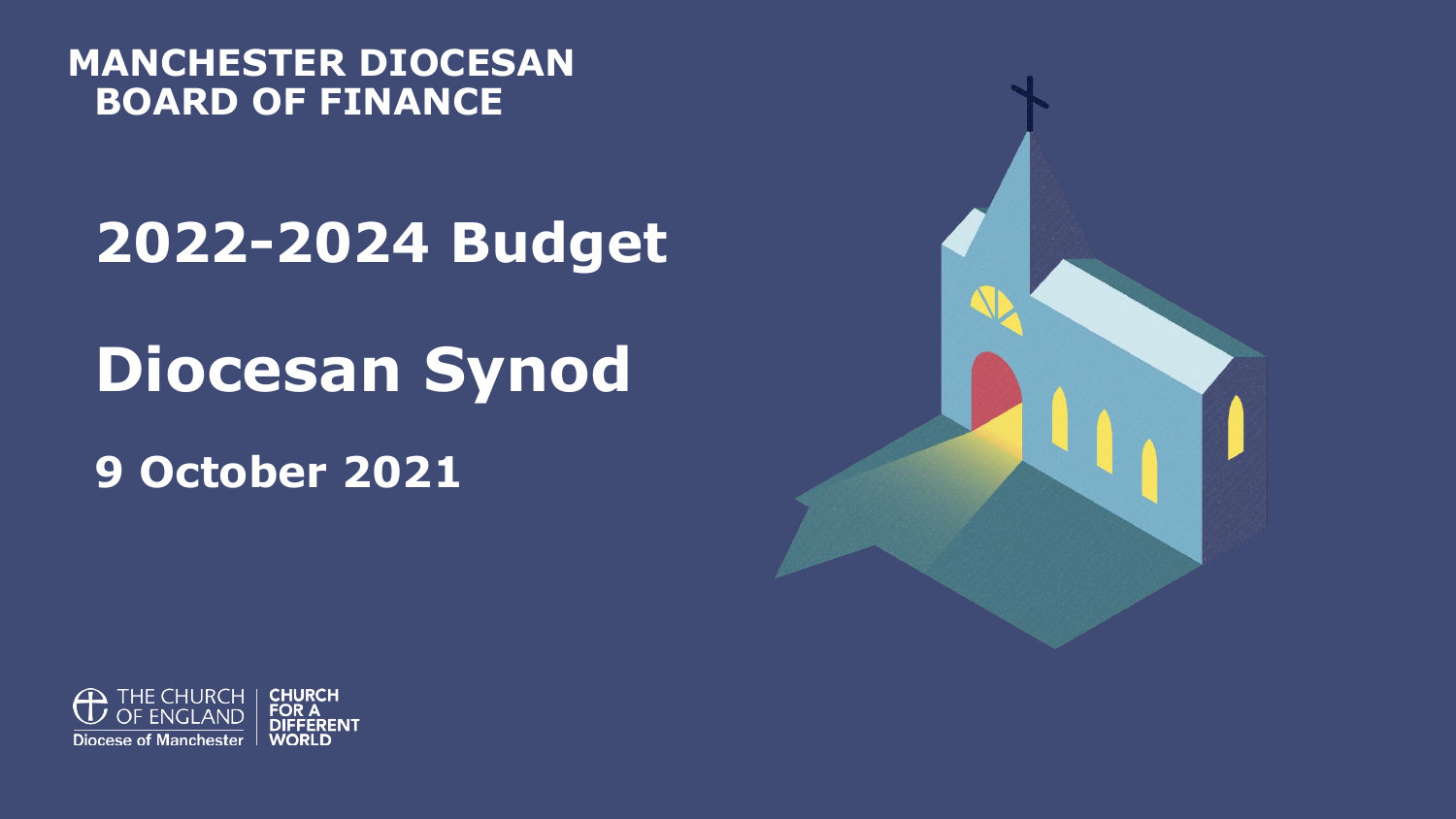# **Content**

- Financial Overview
- Key Budget assumptions
- Clergy Numbers
- Parish Share
- Financial Strategy
- Recommendations

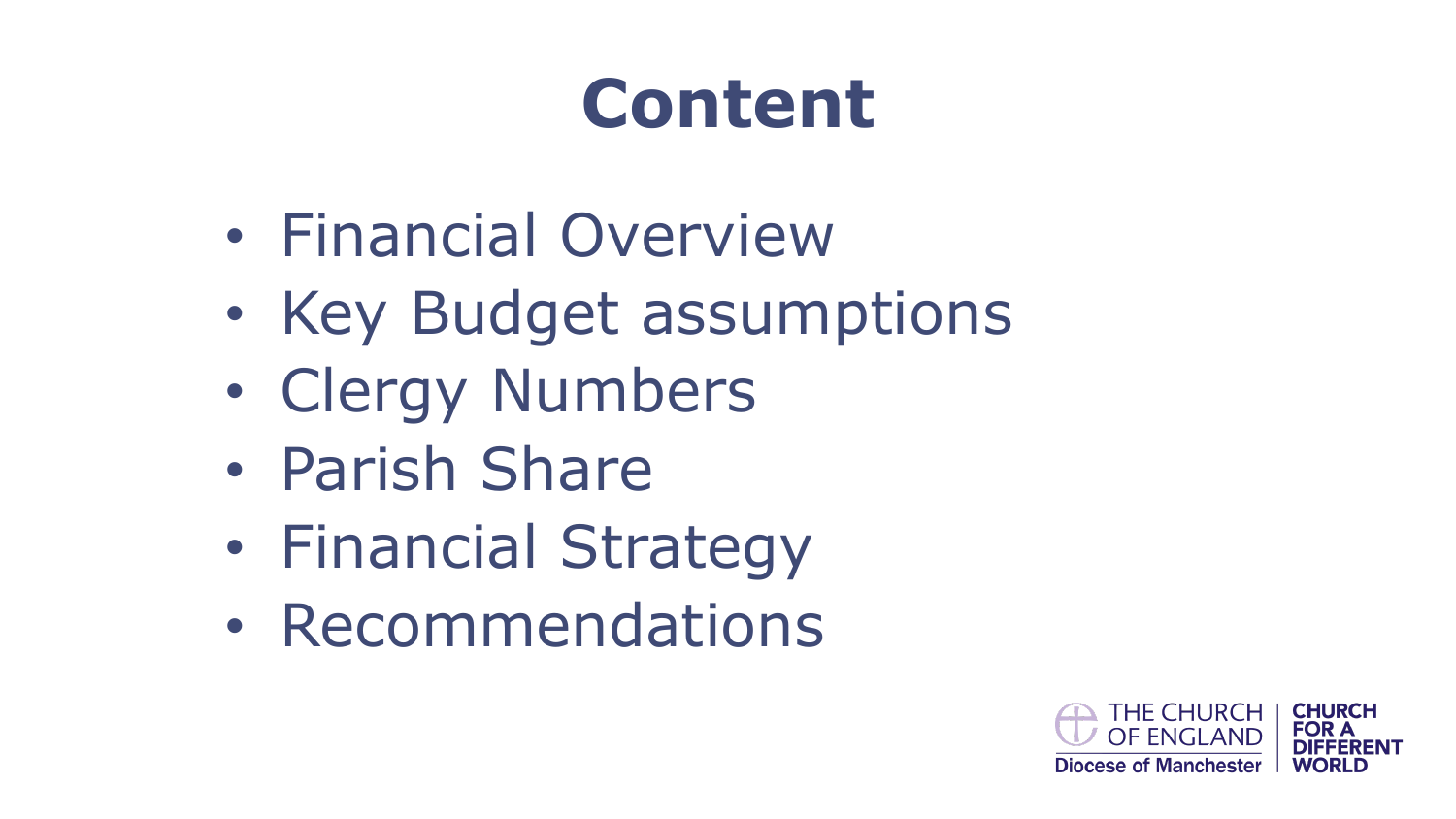## **Overview – Financial Performance**

**(excl Sustainability funding and Un/Realised Gains or Losses)**

| Year | <b>Description</b>       | £'000 |
|------|--------------------------|-------|
| 2018 | <b>Operating Deficit</b> | 607   |
| 2019 | <b>Operating Deficit</b> | 1,294 |
| 2020 | <b>Operating Deficit</b> | 1,685 |
| 2021 | <b>Projected Deficit</b> | 2,023 |
| 2022 | <b>Budgeted Deficit</b>  | 1,481 |
| 2023 | <b>Budgeted Deficit</b>  | 885   |
| 2024 | <b>Budgeted Deficit</b>  | 495   |

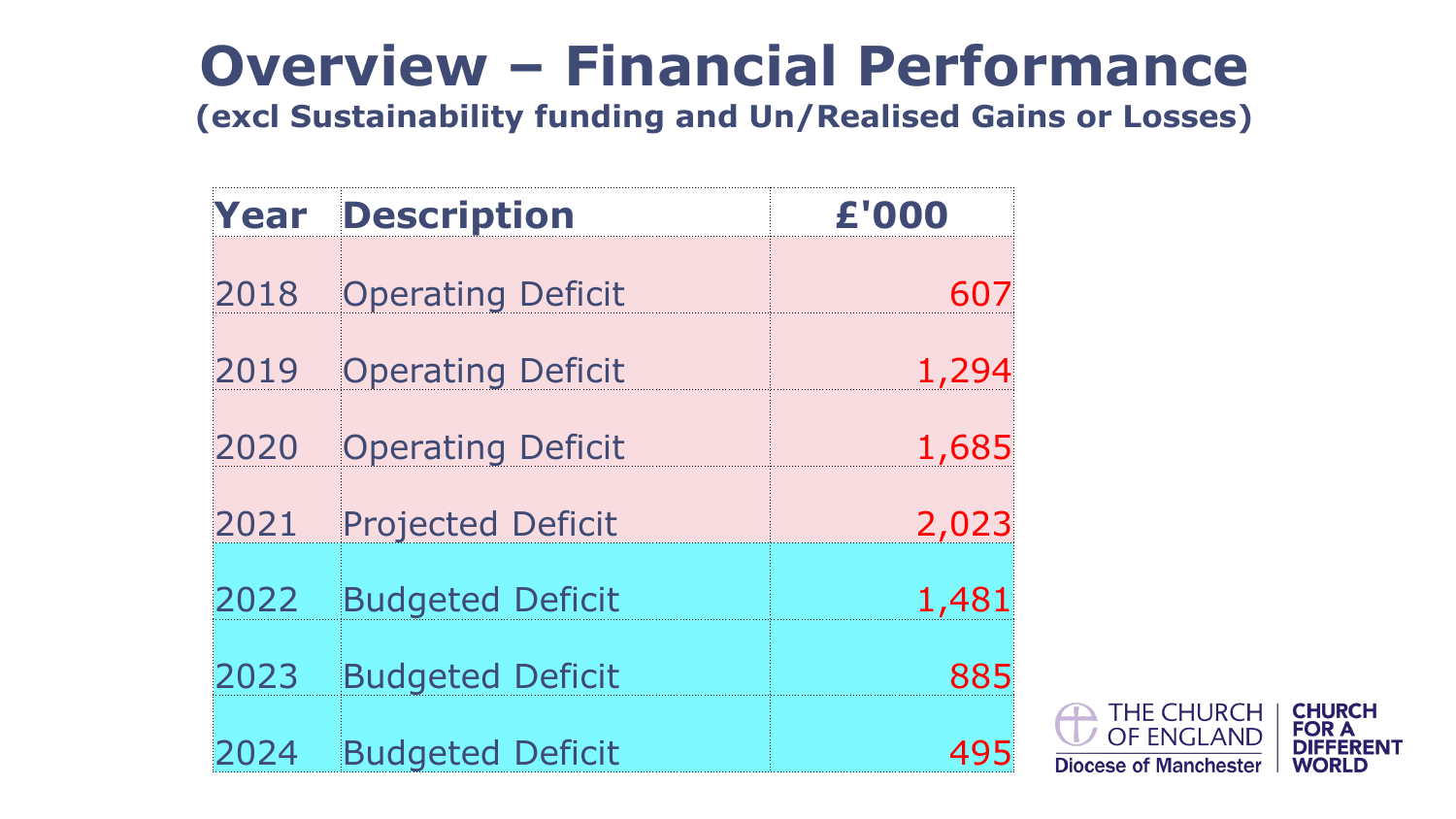**Income and Expenditure (unrestricted funds only)**



|                                              |                                                                    | <b>Actuals</b> | <b>Actuals</b> | Plan          | <b>Forecast</b>               | Plan          | Plan          | Plan          | Narrative - assumption for 2022 - 24 budgets updated                                                                                                                                                                  |  |
|----------------------------------------------|--------------------------------------------------------------------|----------------|----------------|---------------|-------------------------------|---------------|---------------|---------------|-----------------------------------------------------------------------------------------------------------------------------------------------------------------------------------------------------------------------|--|
|                                              |                                                                    | 2019<br>£000s  | 2020<br>£000s  | 2021<br>£000s | 2021<br>£000s                 | 2022<br>£000s | 2023<br>£000s | 2024<br>£000s | September 2021                                                                                                                                                                                                        |  |
|                                              |                                                                    |                |                |               |                               |               |               |               |                                                                                                                                                                                                                       |  |
| Parish Share - Agreed and assessed           |                                                                    | 7,315          | 7,476          | 7,576         | 7,576                         | 7,637         | 7,790         | 7,946         | 2022 PS is based on Discussion and Agreement agreed amounts and an<br>inflation factor for parishes unable to meet through D&A due to COVID-19                                                                        |  |
| Income                                       |                                                                    |                |                |               |                               |               |               |               |                                                                                                                                                                                                                       |  |
| Parish Share Actuals / Forecast              |                                                                    | 6,807          | 5,707          | 5,780         | 5,800                         | 6,250         | 6,525         |               | 6,800 2022 budget is mid point between 2019 and 2020 receipts                                                                                                                                                         |  |
| Church Commissioners Income                  |                                                                    | 2,655          | 3,814          | 2,568         | 2,568                         | 2,518         | 2,488         |               | Incorporates LINC funding 2020-2022, This doesn't include the additional<br>2,458 funded proojects by National Church including Strategic Development<br>Funding, Restructuring funding, Transformation funding etc   |  |
|                                              | Glebe income                                                       | 689            | 468            | 478           | 400                           | 420           | 454           | 484           | Reflects current lease negotiations and potential disposal of properties<br>impacting on income during 2022 then increase in income in 2023 and 2024<br>due to returns on investments from sale glebe land / property |  |
|                                              | Housing Income                                                     | 217            | 217            | 155           | 170                           | 85            | 55            | 30            | Budget reduced based on planned property disposals affecting future rental<br>income.                                                                                                                                 |  |
|                                              | Parochial Fees (net)                                               | 499            | 511            | 500           | 450                           | 475           | 475           |               | 475 Reduction based on actuals for 2021.                                                                                                                                                                              |  |
|                                              | Other income                                                       | 113            | 104            | 139           | 118                           | 118           | 118           | 118           |                                                                                                                                                                                                                       |  |
|                                              | Church House Company                                               | 265            | 419            | 250           | 250                           | 250           | 320           | 320           | Currently assumes gift aid income from property activites then potenmtial<br>increase in income from investment returns from the sale of Church House                                                                 |  |
| Other income - Parsonage Maintenance Support |                                                                    | 300            | 300            | 795           | 795                           | 795           | 795           |               | 795 Transfer from Pastoral Account from gains on disposal of parsonages                                                                                                                                               |  |
|                                              | Donations                                                          | 267            | 491            | 252           | 353                           | 237           | 237           | 237           |                                                                                                                                                                                                                       |  |
|                                              | Investment Income                                                  | 435            | 383            | 456           | 390                           | 399           | 399           | 505           | Budget reduced for 2022 due to cashflow requirements and increased by<br>2024 to reflect investment income from proceeds of property sales.                                                                           |  |
|                                              | Total income 12,248 12,414 11,374 11,294 11,548 11,867 12,222      |                |                |               |                               |               |               |               |                                                                                                                                                                                                                       |  |
| <b>Expenditure</b>                           |                                                                    |                |                |               |                               |               |               |               |                                                                                                                                                                                                                       |  |
|                                              | <b>Stipendiary Payroll</b>                                         | 7,707          | 7,823          | 7,568         | 7,773                         | 7,471         | 7,256         | 7,197         | 2% stipend increase for 2022. Also assumes reduction in clergy posts over<br>the tthree year period. Assumes reduction in pension contributions from<br>2023 by 3.55% due to completion of pension deficit repayment  |  |
|                                              | <b>DBF Payroll</b>                                                 | 1,745          | 1,537          | 1,590         | 1,582                         | 1.566         | 1,596         |               | 1,626 2% pay increase for 2022.                                                                                                                                                                                       |  |
|                                              | <b>Operating Costs</b>                                             | 1,795          | 1,424          | 1,783         | 1,694                         | 1,853         | 1,766         |               | 1,766 Includes removal costs from Church House.                                                                                                                                                                       |  |
|                                              | Glebe Costs                                                        | 151            | 171            | 117           | 190                           | 110           | 105           |               | 100 Reduction in expenditure due to planned sales of the glebe portfoilio                                                                                                                                             |  |
|                                              | <b>Housing Costs</b>                                               | 1,230          | 1,053          | 1,269         | 1,308                         | 1,260         | 1,260         | 1,260         |                                                                                                                                                                                                                       |  |
|                                              | <b>National Costs</b>                                              | 774            | 751            | 630           | 630                           | 629           | 629           | 629           |                                                                                                                                                                                                                       |  |
| <b>Education Support Payment</b>             |                                                                    | 140            | 140            | 140           | 140                           | 140           | 140           | 140           |                                                                                                                                                                                                                       |  |
|                                              | Total expenditure 13,542 12,899 13,097 13,317 13,029 12,752 12,717 |                |                |               |                               |               |               |               |                                                                                                                                                                                                                       |  |
| Surplus/(deficit) on unrestricted<br>funds   |                                                                    | (1, 294)       |                |               | (485) (1,722) (2,023) (1,481) |               | (885)         | (495)         |                                                                                                                                                                                                                       |  |
| Realised Gains on Land / Property Sales      |                                                                    | 201            | 1,626          |               |                               | 1,000         | 1,500         | 1,000         |                                                                                                                                                                                                                       |  |
| Surplus/(deficit) including Realised         |                                                                    | (1.093)        | 1,141          |               |                               | (481)         | 615           | 505           |                                                                                                                                                                                                                       |  |

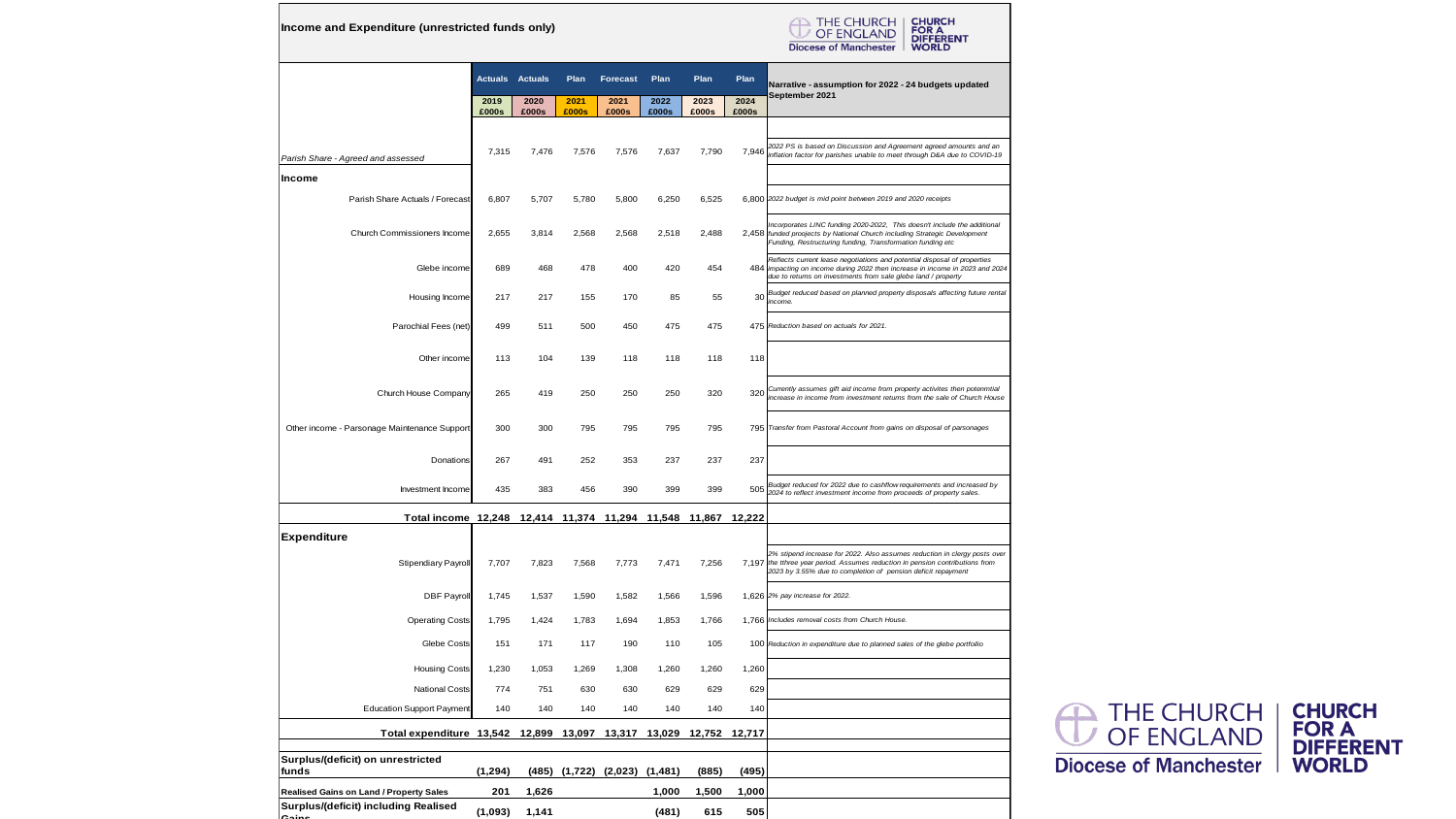## **Key budget assumptions 2022**

| <b>Income</b>               | 2022          | Increase /<br>(Decrease) from |  |
|-----------------------------|---------------|-------------------------------|--|
|                             | <b>Budget</b> | 2019                          |  |
|                             | £'000         | £'000                         |  |
| <b>Parish Share</b>         | 6,250         | $-557$                        |  |
| <b>Church Commissioners</b> | 2,518         | $-137$                        |  |
| Glebe income                | 420           | $-269$                        |  |
| <b>Housing income</b>       | 85            | $-132$                        |  |
| <b>Parochial Fees</b>       | 475           | $-24$                         |  |
| Parsonage Maintenance       | 795           | 495                           |  |
| <b>Investment income</b>    | 399           | $-36$                         |  |

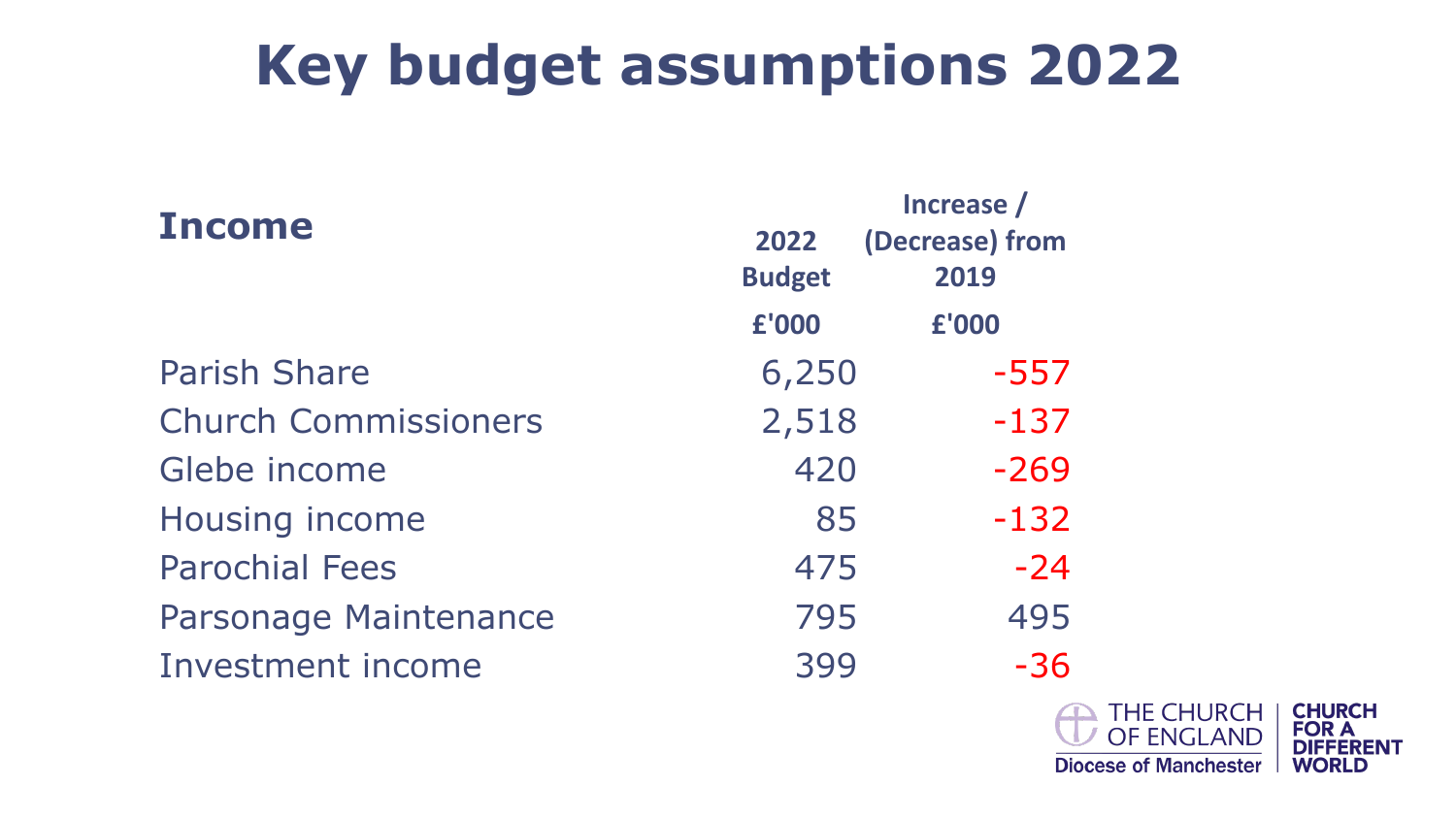### **Key budget assumptions 2022**

| <b>Expenditure</b>     | 2022 Budget | (Increase) /<br><b>Decrease from</b><br>2019 |
|------------------------|-------------|----------------------------------------------|
|                        |             |                                              |
|                        | £'000       | £'000                                        |
| <b>Stipends</b>        | 7,471       | 236                                          |
| <b>DBF Payroll</b>     | 1,566       | 179                                          |
| <b>Operating costs</b> | 1,853       | $-58$                                        |
| <b>Housing costs</b>   | 1,260       | $-30$                                        |

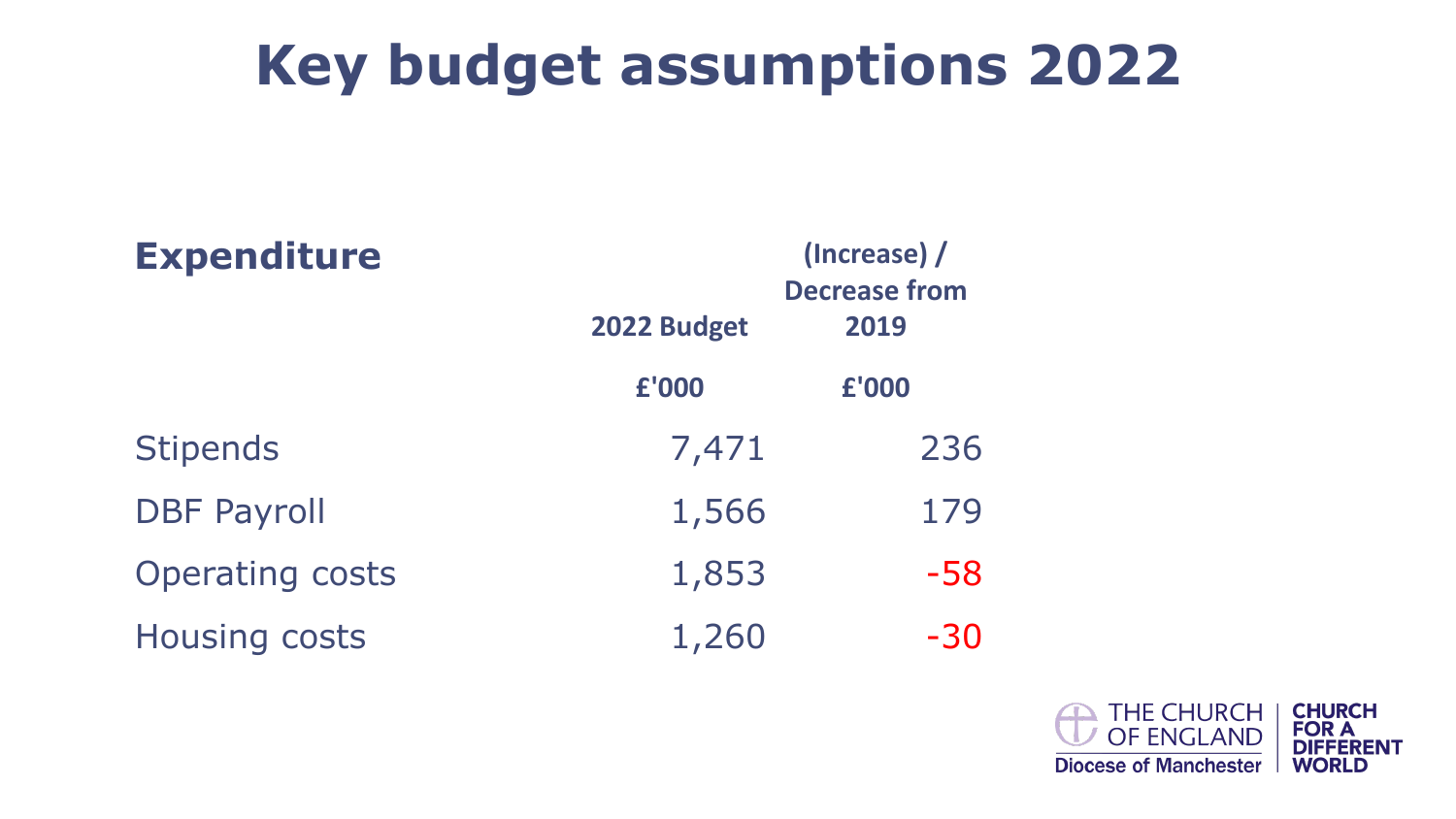# **National Church Grant Funding**

|                                              | £'000 |
|----------------------------------------------|-------|
| <b>Church Commissioners Grant</b><br>funding |       |
| <b>Stipendiary payroll</b>                   | 650   |
| <b>DBF Staff payroll</b>                     | 510   |
| <b>Operating costs</b>                       | 35    |
| <b>Housing costs</b>                         | 17    |
| <b>Total</b>                                 | 1,312 |

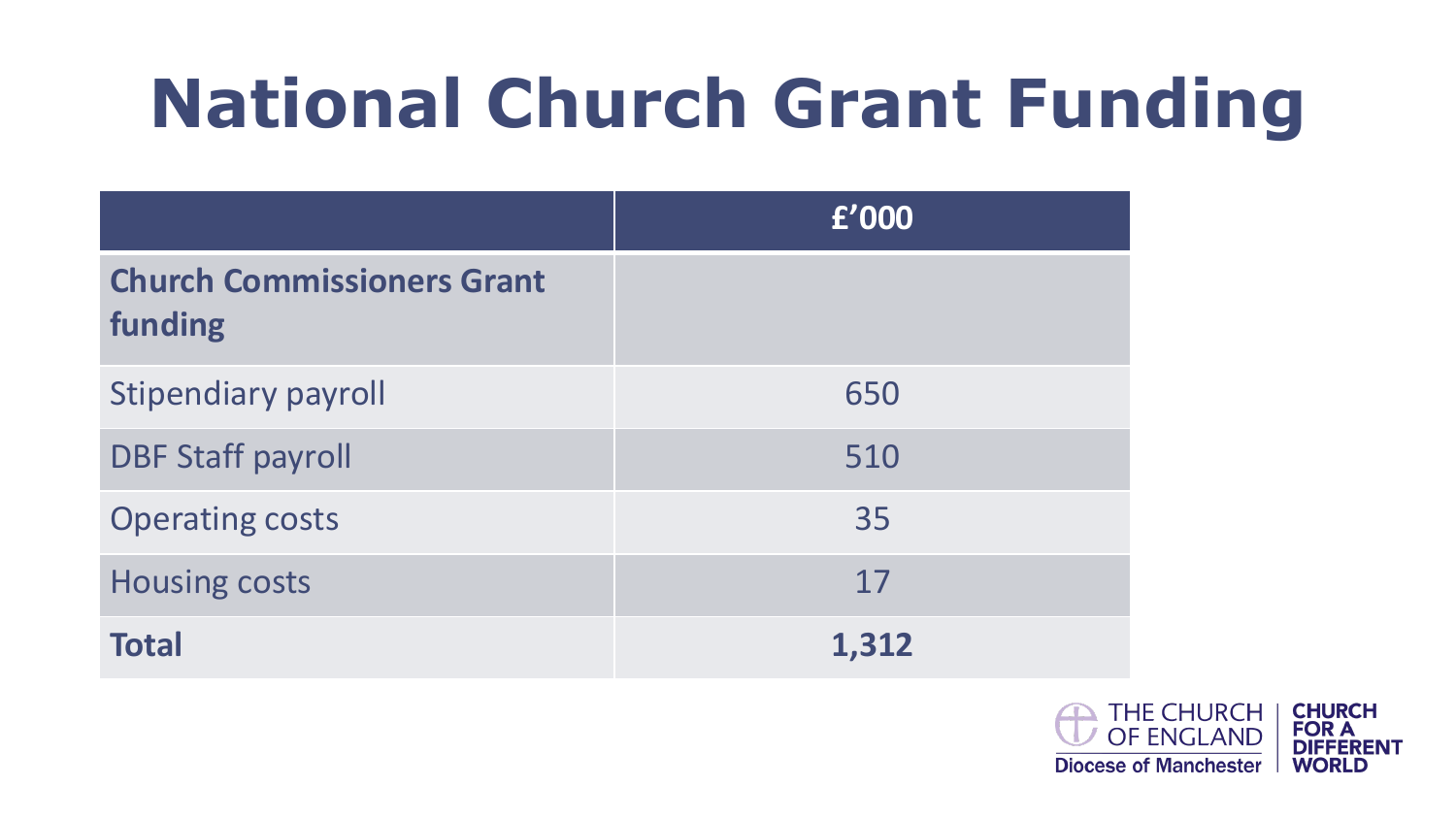# **Clergy numbers**

| 2021 Budget              | 187 |
|--------------------------|-----|
| <b>Actuals - 31/8/21</b> | 196 |
| Fcst - 31/12/21          | 184 |
| <b>Budget - 31/12/22</b> | 180 |
| <b>Budget - 31/12/23</b> | 175 |

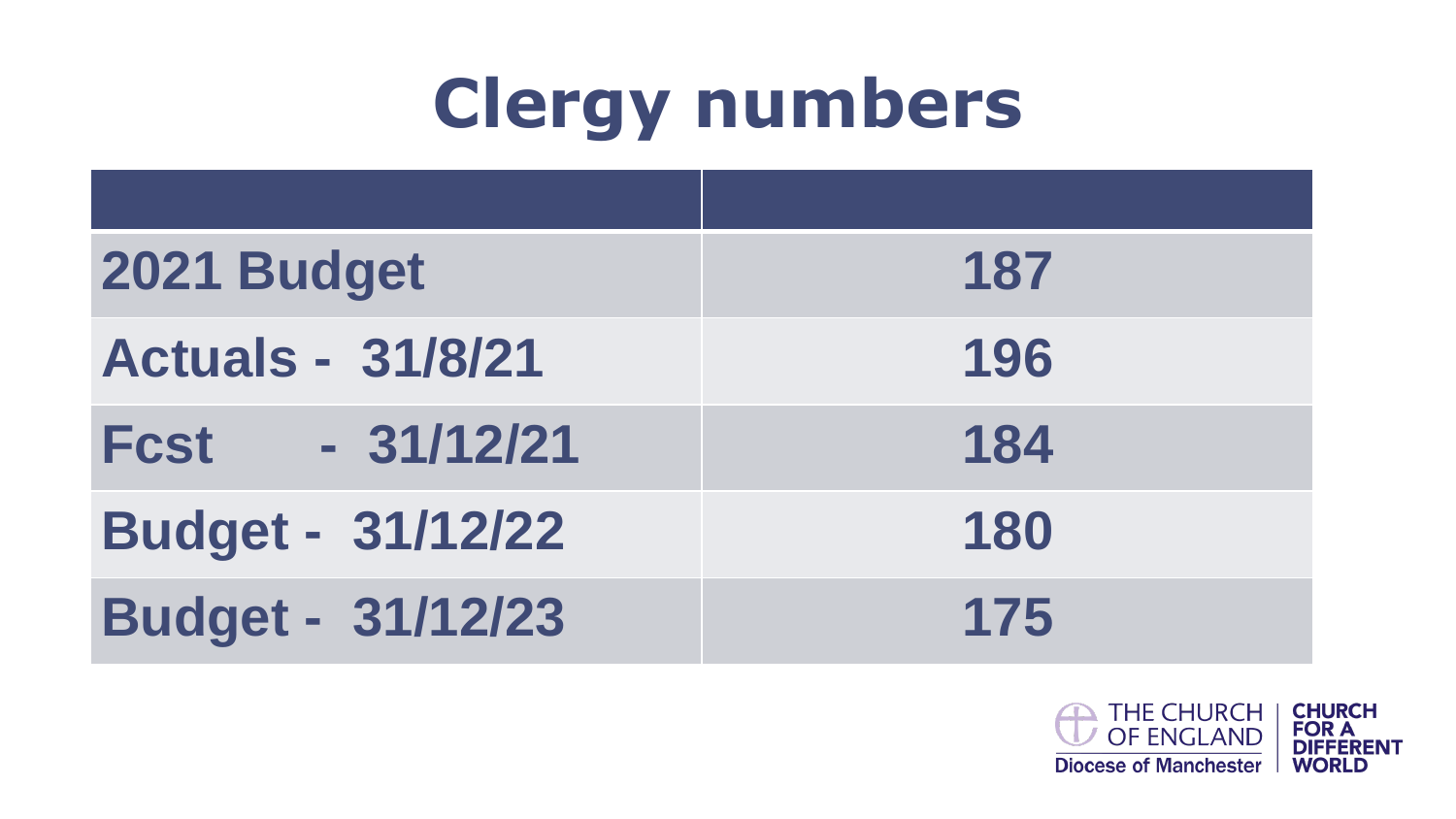## **Stipendiary Clergy**

#### **Ministerial Staffing Costs**

#### **Cost of incumbent-status minister**

Stipend 26,461 Employer's NI (Inc. effect of HLC) 2,551 Pension contribution 10,233 Housing costs 9,000

£

**Total 48,245**

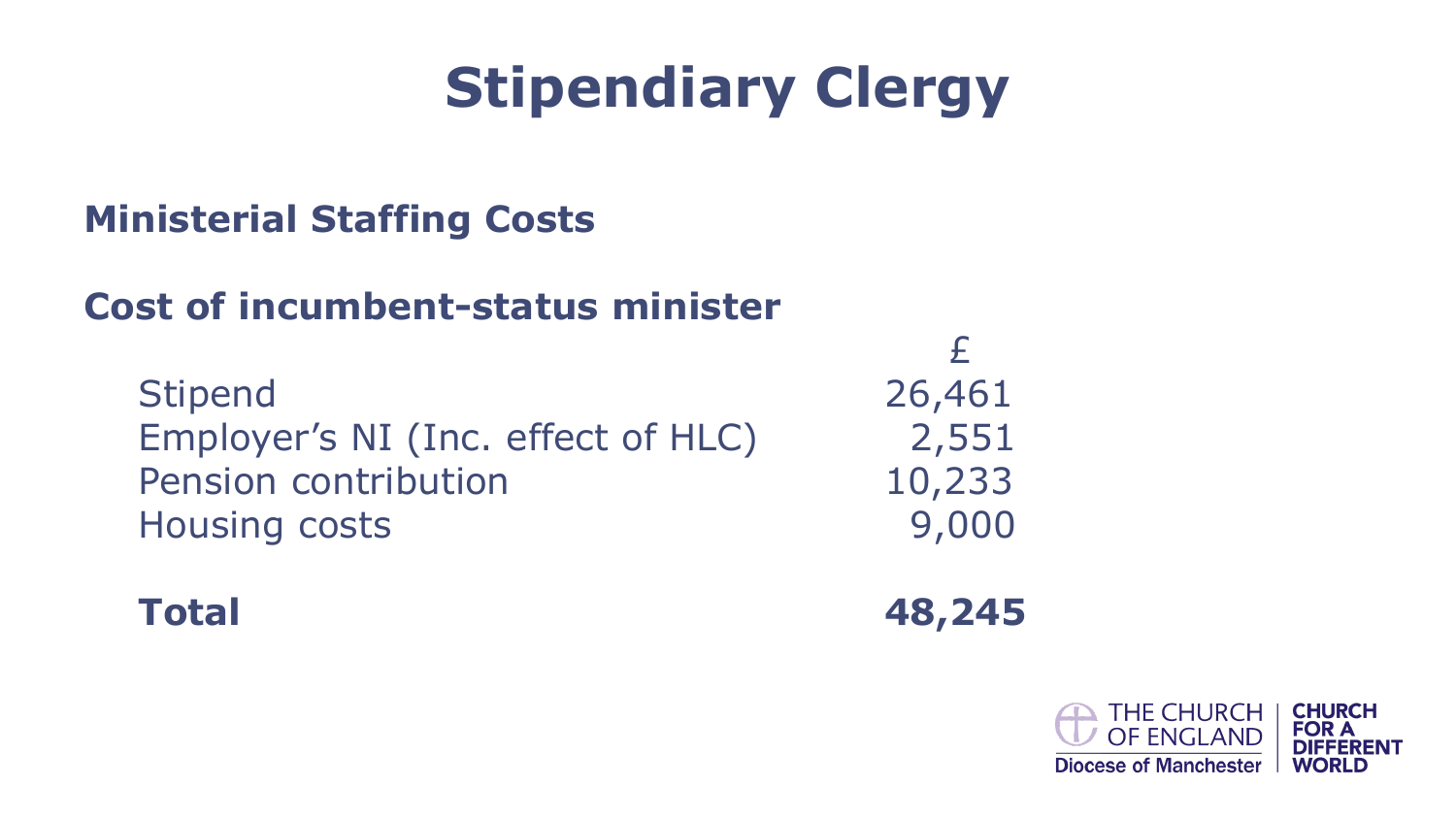### **Parish Share**

- Discussion & Agreement process under review
- Proposed 2% inflation factor for parishes that have not had D&A for '20 & '21 due to Covid-19
- Plan for recovery in 2022
- Possible changes to Parish Share scheme from 2024

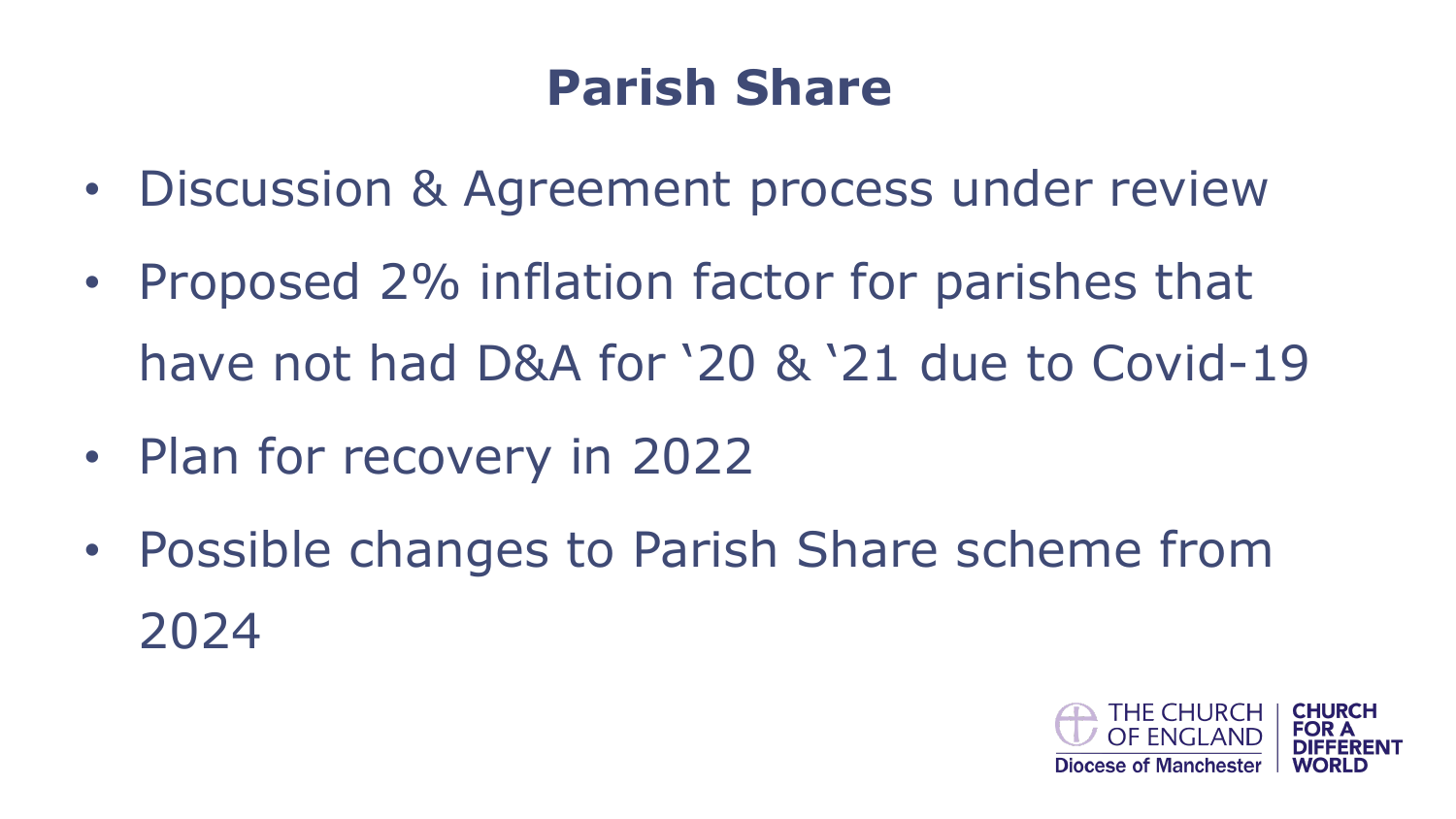### **Financial Strategy**

#### **Short-Term**

• Operating deficits for the next three years to be funded by realised gains on land/property sales

#### **Medium- to Long-Term**

- Grow our congregations seek Church Commissioner funding for Transformation Programme
- Increase Giving and Generosity
- Increase levels of Parish Share
- Divest ourselves of property portfolio and invest proceeds for income and capital growth
- Use a percentage of proceeds from parsonages disposals to fund parsonages refurbishment programme
- Continued focus on clergy numbers and the effective deployment of clergy – focus on the future of our most fragile churches